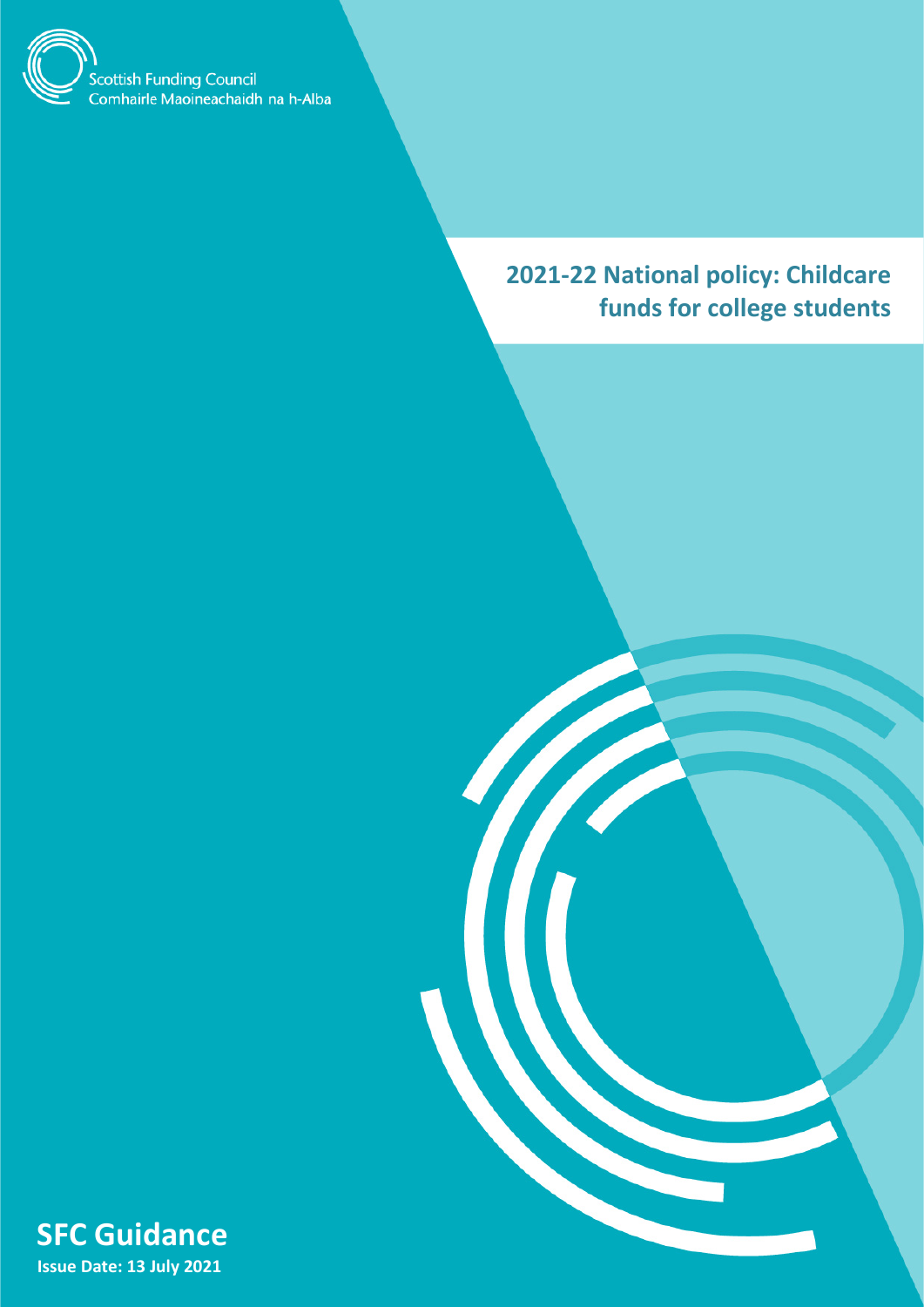### **2021-22 National policy: Childcare funds for college students**

- Issue date: 12 July 2021
- Reference: SFC/GD/12/2021
- Summary: This guidance sets out the conditions for use of childcare funds for FE/HE college students in AY 2021-22.
- FAO: Principals and Finance Directors of Scotland's colleges

Further information: **Department:** Funding Policy **Contact:** Student Support team **Email:** [studentsupport@sfc.ac.uk](mailto:studentsupport@sfc.ac.uk)

> Scottish Funding Council Apex 2 97 Haymarket Terrace Edinburgh EH12 5HD

> > T 0131 313 6500 F 0131 313 6501 **www.sfc.ac.uk**

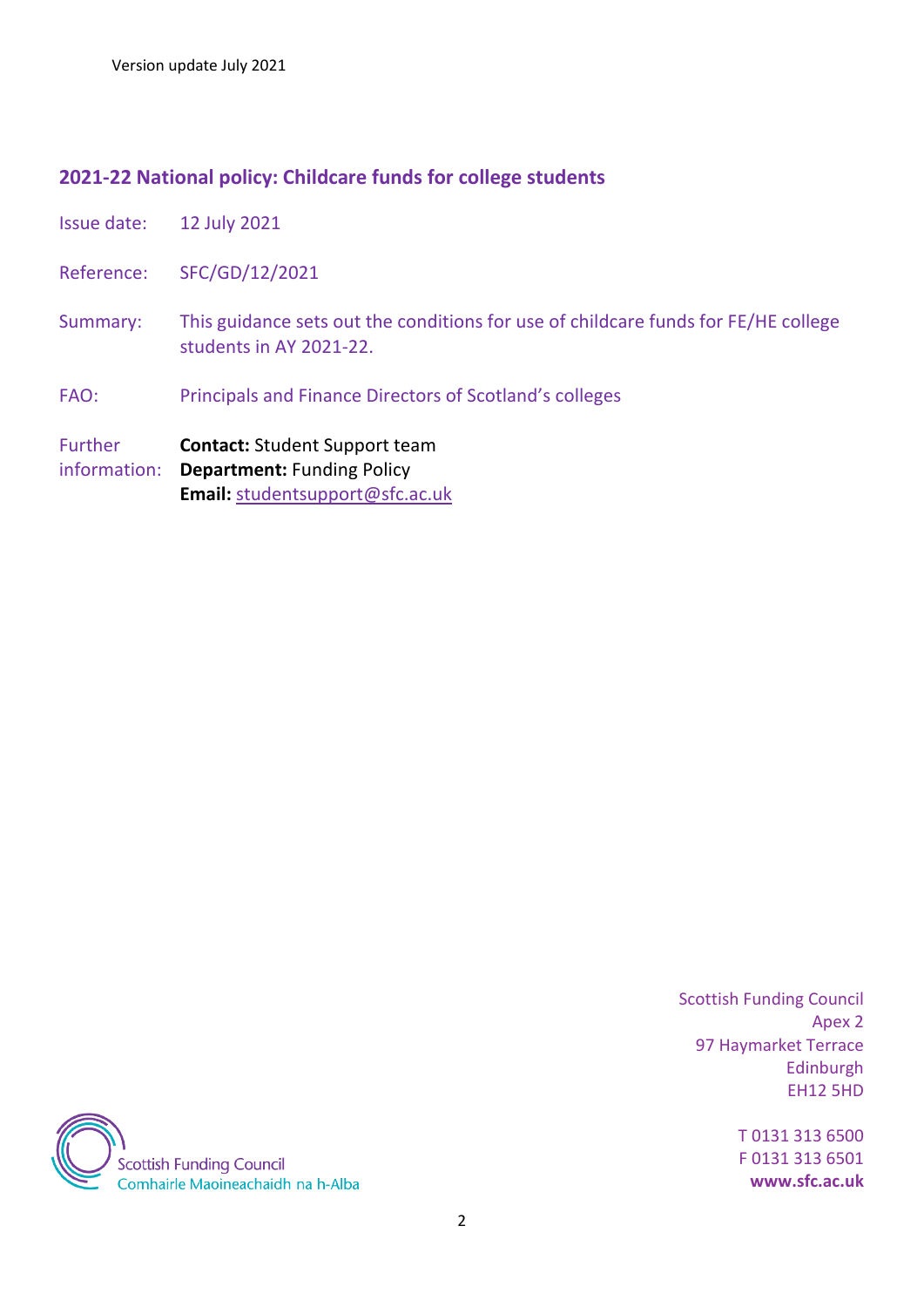### **Contents**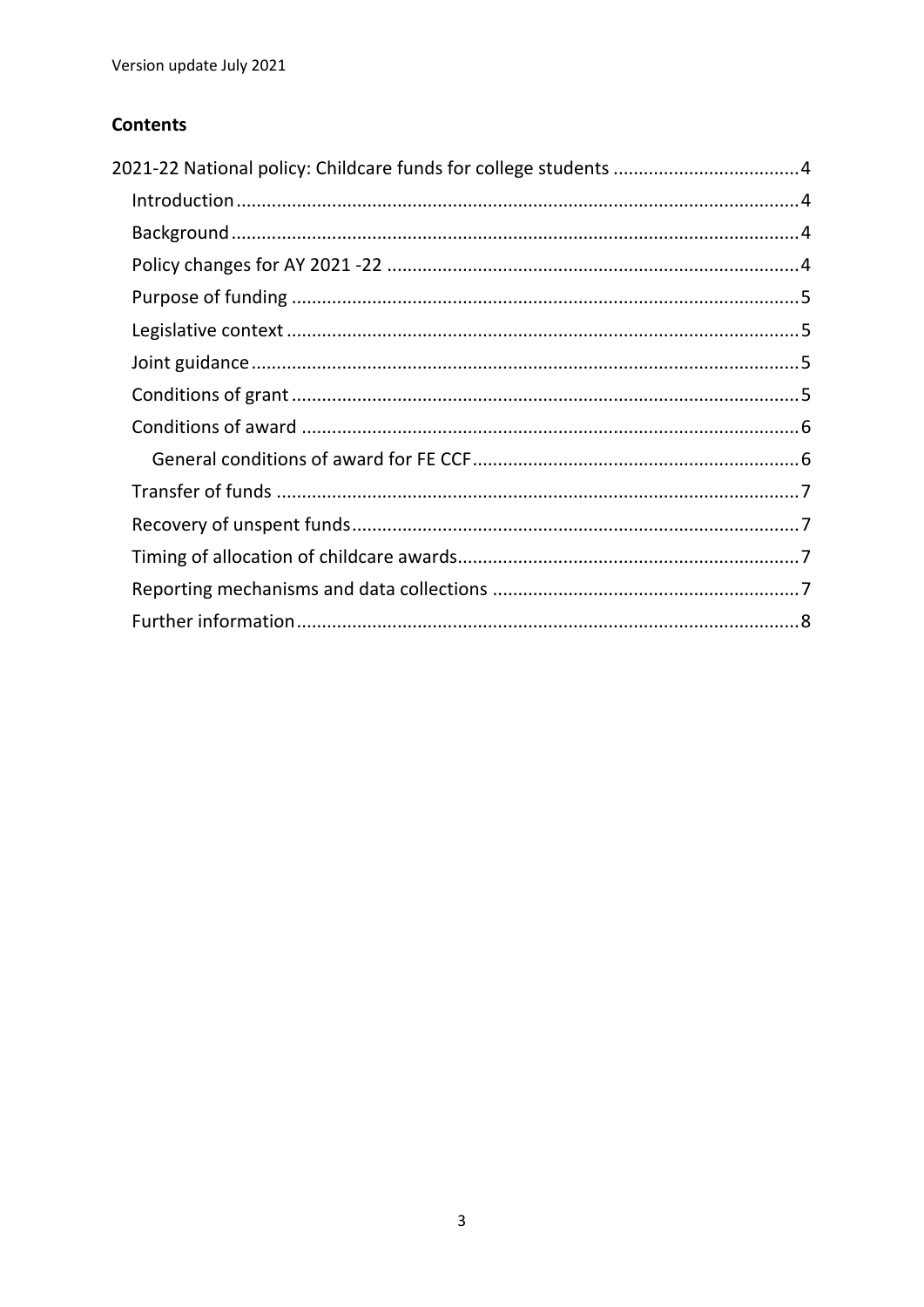## <span id="page-3-0"></span>**2021-22 National policy: Childcare funds for college students**

#### <span id="page-3-1"></span>**Introduction**

1. This guidance sets out the conditions for use by colleges of childcare funds (CCF) for Academic Year (AY) 2021-22. These funds are for students studying both Further Education (FE) and Higher Education (HE) courses in college.

### <span id="page-3-2"></span>**Background**

- 2. The guidance Further and Higher Education Discretionary Childcare Funds (see Annex A to this document) is usually produced by Student Awards Agency Scotland (SAAS) on behalf of the Scottish Government to assist universities and colleges in the distribution of CCF to support students studying HE and FE courses. SAAS will separately publish its guidance to universities for AY 2021-22, so the guidance in Annex A relates only to the distribution of CCF in colleges. It has been produced by the Scottish Funding Council (SFC), but is aligned with the SAAS CCF guidance for universities.
- 3. There are two elements to CCF:
	- All eligible FE and HE student parents attending courses at college will be able to apply for help with registered childcare costs from the college.
	- The Lone Parent Childcare Grant (LPCG) element, which is an entitlement payment of up to £1,215 per year to all eligible FE and HE students who are lone parents and who have formal registered childcare expenses while studying.

#### <span id="page-3-3"></span>**Policy changes for AY 2021-22**

- 4. The policy changes for AY 2021-22 are summarised below. The details are set out in the guidance (Annex A).
	- Rules on eligibility on the basis of residency have been changed to reflect changes to the status of European Union (EU) nationals.
	- Any eligible students impacted financially by COVID-19 remain on the list of priority groups.
	- To provide colleges with flexibility during the COVID-19 recovery phase, for AY 2021-22 colleges can use unspent CCF to supplement both their FE and HE Discretionary Funds.
	- The guidance relating to evidence required from students has been simplified to give colleges more flexibility during the COVID-19 recovery phase.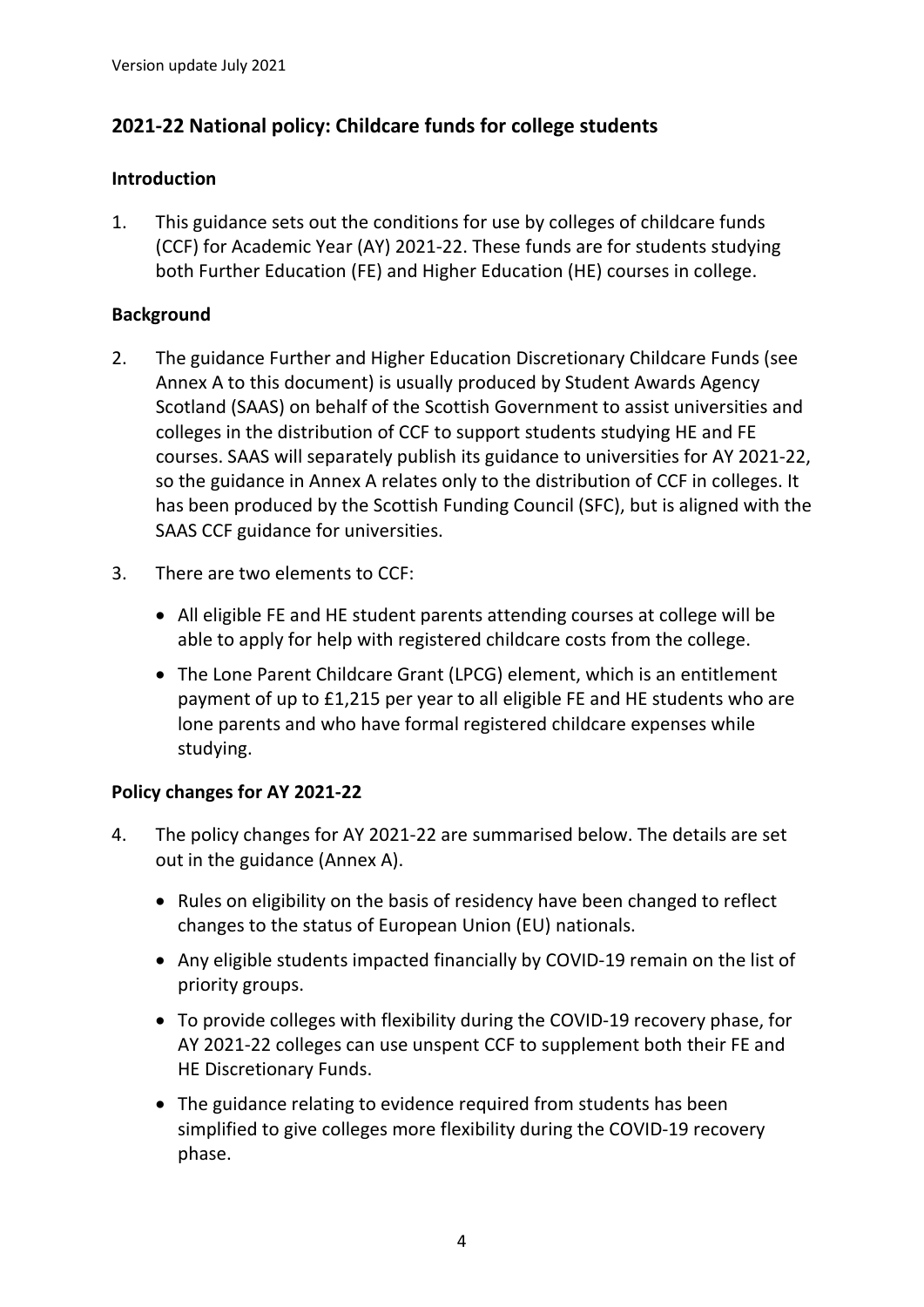#### <span id="page-4-0"></span>**Purpose of funding**

- 5. The purpose of CCF is to provide or fund childcare for students studying at college. These funds, which are discretionary and cash-limited, are intended to supplement existing resources used to directly support students' study-related childcare costs.
- 6. FE and HE LPCG is an entitlement-based grant to be managed by colleges. It is also cash-limited and any additional funds required to meet demand will need to come from college resources.
- 7. Where a college chooses to add to these funds from its own resources, it may use the additional resources as it sees fit.

#### <span id="page-4-1"></span>**Legislative context**

- 8. College governing bodies have power under section 12(2)(c) of the [Further and](http://www.legislation.gov.uk/ukpga/1992/37/data.pdf)  [Higher Education \(Scotland\) Act 1992](http://www.legislation.gov.uk/ukpga/1992/37/data.pdf) to provide students of the college such assistance of a financial or other nature as it considers appropriate.
- 9. It is a condition of the Education (Access Funds) (Scotland) Direction 2021, that SFC shall administer student support funds, in conjunction with the post-16 education bodies, in accordance with the requirements of section 73ZA of the [Education \(Scotland\) Act 1980,](http://www.legislation.gov.uk/ukpga/1980/44/data.pdf) the [Education \(Access Funds\) \(Scotland\)](https://www.legislation.gov.uk/uksi/1990/1534/made/data.pdf)  [Regulations 1990,](https://www.legislation.gov.uk/uksi/1990/1534/made/data.pdf) the Education (Access Funds) (Scotland) Determination 2021.

#### <span id="page-4-2"></span>**Joint guidance**

- 10. The policy guidance provided in Annex A has been written for bursary and student support officers within colleges. We recommend that for communication with students on student support, colleges publish their own college policy. This will ensure that students receive information that is relevant to their own circumstances and local community.
- 11. More [information for college student support officers](http://www.sfc.ac.uk/funding/college-funding/student-support/student-support-guidance/student-support-administrators.aspx) can be found on the SFC website.

#### <span id="page-4-3"></span>**Conditions of grant**

- 12. These funds must be used by colleges for student support purposes, in accordance with this policy and any changes made to this policy. (SFC retains the right to audit relevant institutional documentation to satisfy itself that this is the case.)
- 13. Colleges should also follow all applicable legislation and any supplementary guidance SFC may issue from time to time when using these funds.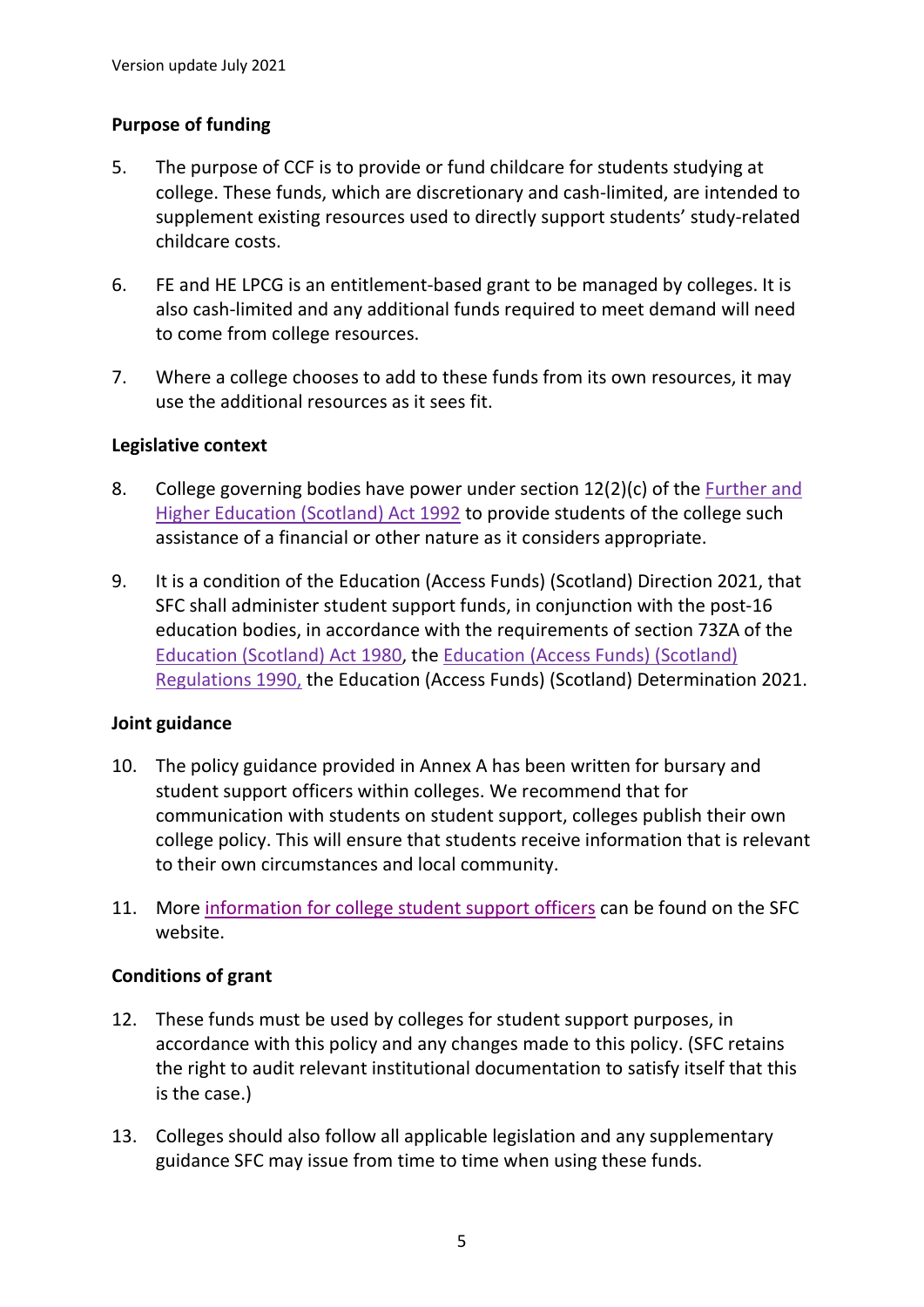- 14. General conditions of grant also apply, as set out in annual AY college main grant funding announcements.
- 15. Under no circumstances can colleges use these funds for:
	- Students who are below their statutory school leaving date, as defined in the [Education \(Scotland\) Act 1980](http://www.legislation.gov.uk/ukpga/1980/44/data.pdf)*.*
	- Students who are beyond their statutory school leaving date, attending college, but also still studying at school.
	- Administration costs (including the costs of any recovery of overpayments).
	- Capital purposes.
	- Top-up fees, such as tuition and/or exam fees.
	- Compensation for a lack of parental contributions.
	- Communal facilities, adaptations to buildings or to meet staff salaries.
- 16. Colleges may choose to build on this policy for the use of these funds, but must not introduce anything that goes against the existing policy.
- 17. It is the responsibility of each college to ensure that their students are familiar with the availability of these funds and the procedures they must follow to access funding.

#### <span id="page-5-0"></span>**Conditions of award**

#### <span id="page-5-1"></span>*General conditions of award for FE CCF*

- 18. Students who are in receipt of other funds public or private are still eligible to receive these funds. Colleges should advise students in receipt of benefits to check with their benefit paying office to establish how these funds will impact on their individual circumstances.
- 19. Colleges can access general advice and guidance on benefits on the [UK Government's website.](https://www.gov.uk/browse/benefits) Further information related to benefits can be accessed through the [Student Information Scotland portal.](https://www.studentinformation.gov.scot/) In addition, more information about students and their benefits can be found on the [Child](http://www.cpag.org.uk/content/students-and-benefits-project-0)  [Poverty Action Group in Scotland \(CPAG\) website.](http://www.cpag.org.uk/content/students-and-benefits-project-0)
- 20. Students must have reached their statutory school leaving age to be eligible for assistance.
- 21. Only students on SFC-fundable non-advanced and advanced courses are eligible. For an explanation of 'SFC-fundable', please refer to SFC's 2020-21 [Credit Guidance.](http://www.sfc.ac.uk/publications-statistics/guidance/2020/SFCGD172020.aspx) The credit guidance for AY 2021-22 will be published later in the summer.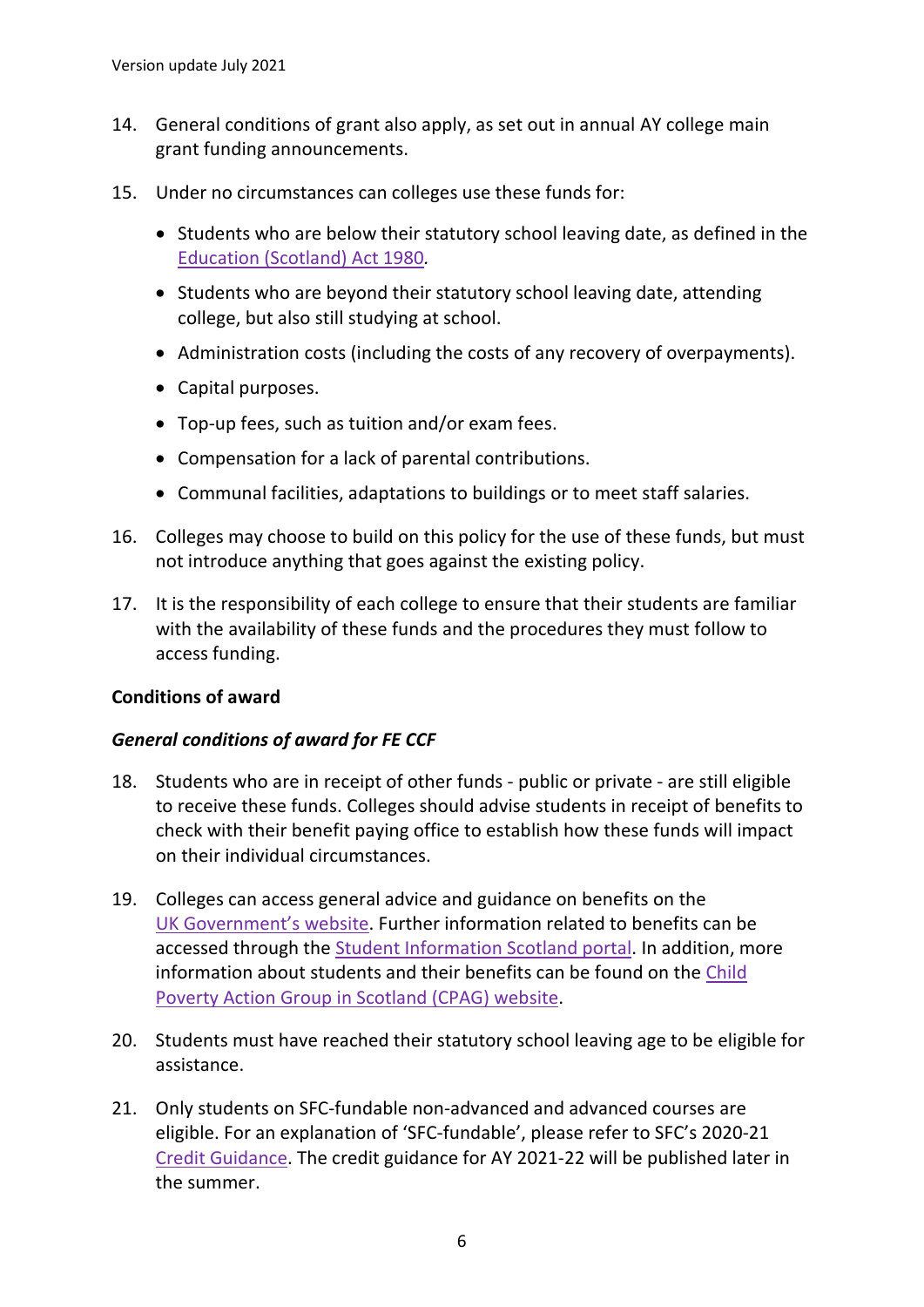### <span id="page-6-0"></span>**Transfer of funds**

- 22. Colleges can transfer money between the FE/HE CCF and FE Bursary and FE Discretionary funds. They are encouraged to do so to enable them to effectively meet the needs of their students. Colleges must account for total spend on each fund, including transferred money, in their audited data returns.
- 23. Colleges were not previously permitted to transfer funding from their joint FE/HE CCF to their HE Discretionary Fund. However, in order to provide colleges with maximum flexibility to respond to student demand during the COVID-19 recovery phase, for AY 2021-22 colleges who have fully met student demand for CCF in the coming year and have remaining CCF which are not required, can also use unspent CCF to supplement HE Discretionary Funds. Colleges should contact the SFC Student Support team [\(studentsupport@sfc.ac.uk\)](mailto:studentsupport@sfc.ac.uk) to request any transfer from their CCF to their HE Discretionary Fund.

#### <span id="page-6-1"></span>**Recovery of unspent funds**

24. Colleges cannot carry-forward any unused funds. Unspent funds will be recovered by SFC as part of the annual in-year redistribution exercise.

#### <span id="page-6-2"></span>**Timing of allocation of childcare awards**

25. Where childcare providers require upfront payment of CCF, colleges should take this into account in their allocations to students and, if necessary, should consider advance payments to students to cover any upfront costs incurred. Upfront payments to cover childcare costs should also be made to students where there are delays in processing awards.

#### <span id="page-6-3"></span>**Reporting mechanisms and data collections**

- 26. The Chief Executive Officer of each college must ensure that all accounts and records are adequate and that there are systems in place to minimise incorrect payments.
- 27. Colleges are required to complete the student support elements of the Further Education Statistics (FES) return to confirm their final spend on student support. The AY 2021-22 FES data return is due on **30 September 2022**. Guidance on completing the data returns can be found on the [SFC website.](http://www.sfc.ac.uk/publications-statistics/guidance/2021/SFCGD032021.aspx)
- 28. Colleges are no longer required to complete an aggregate return on student support spend. However an auditor will still be required to sign-off the FES online student support funding report.